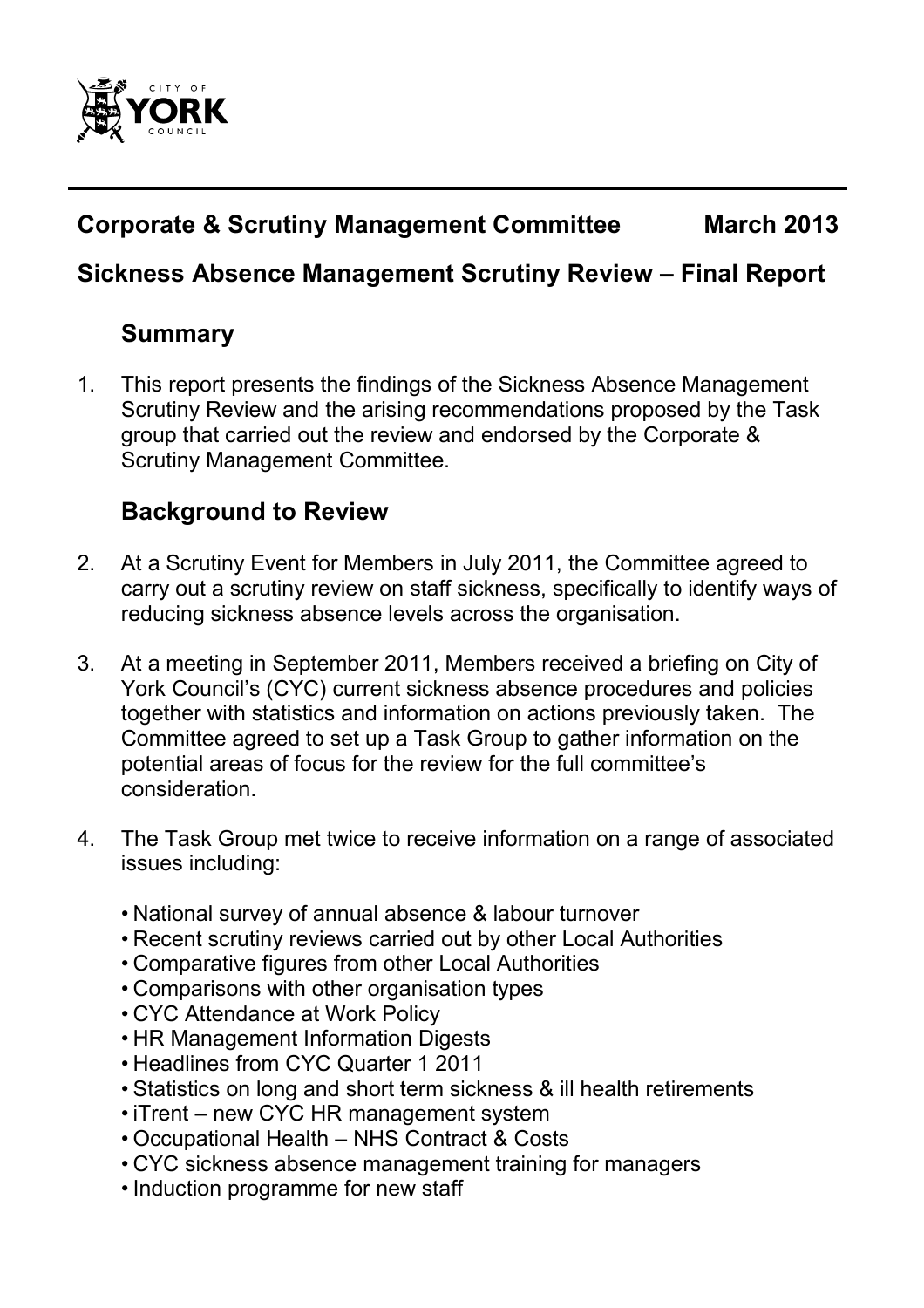• CYCs current procedures for recording and monitoring sickness absence

5. In January 2012, this Committee received a scoping report for the review detailing the Task Group's initial findings and as a result, agreed the following objectives for the review:

#### Objectives:

- i. To revise the Council's Absence Management Policy & procedures to ensure they take account of iTrent, are in line with best practice, and written in a more formal assertive language;
- ii. To identify improvements in:
	- a. the provision of Management training b. the induction programme for all new staff
- iii. To explore ways of introducing a change in culture within the workforce moving away from a policy of 'managing absence', towards one of 'encouraging attendance'.

### **Review Findings**

- 6. Objective i To revise the Council's Absence Management Policy & procedures to ensure they take account of iTrent, are in line with best practice, and written in a more formal assertive language As part of their initial investigation, the Task Group looked at a number of previously completed scrutiny reviews on managing sickness absence, carried out by other Local Authorities. They identified that a review completed by Northampton Borough Council in 2011 had been based on a similar remit as that set for this review and therefore agreed to look closely at their review findings. The changes they subsequently made to their policy were based on the best practice they identified as part of their review. Their final report also referred to Croydon Council's Sickness Management Policy which had been noted as another example of best practice, and which had resulted in a significant drop in staff absence since its introduction (see paragraph 9 below). The Task Group therefore agreed to use the policies from both those councils to carry out a comparison with CYC's policy.
- 7. In March 2012 the Task Group met to consider and compare the policies. Their initial finding was the need for more assertive, clear and formal language within CYCs policy. HR officers confirmed that the council's current working practices and the policy would need to be revised to take account of the introduction of iTrent, and therefore the change in style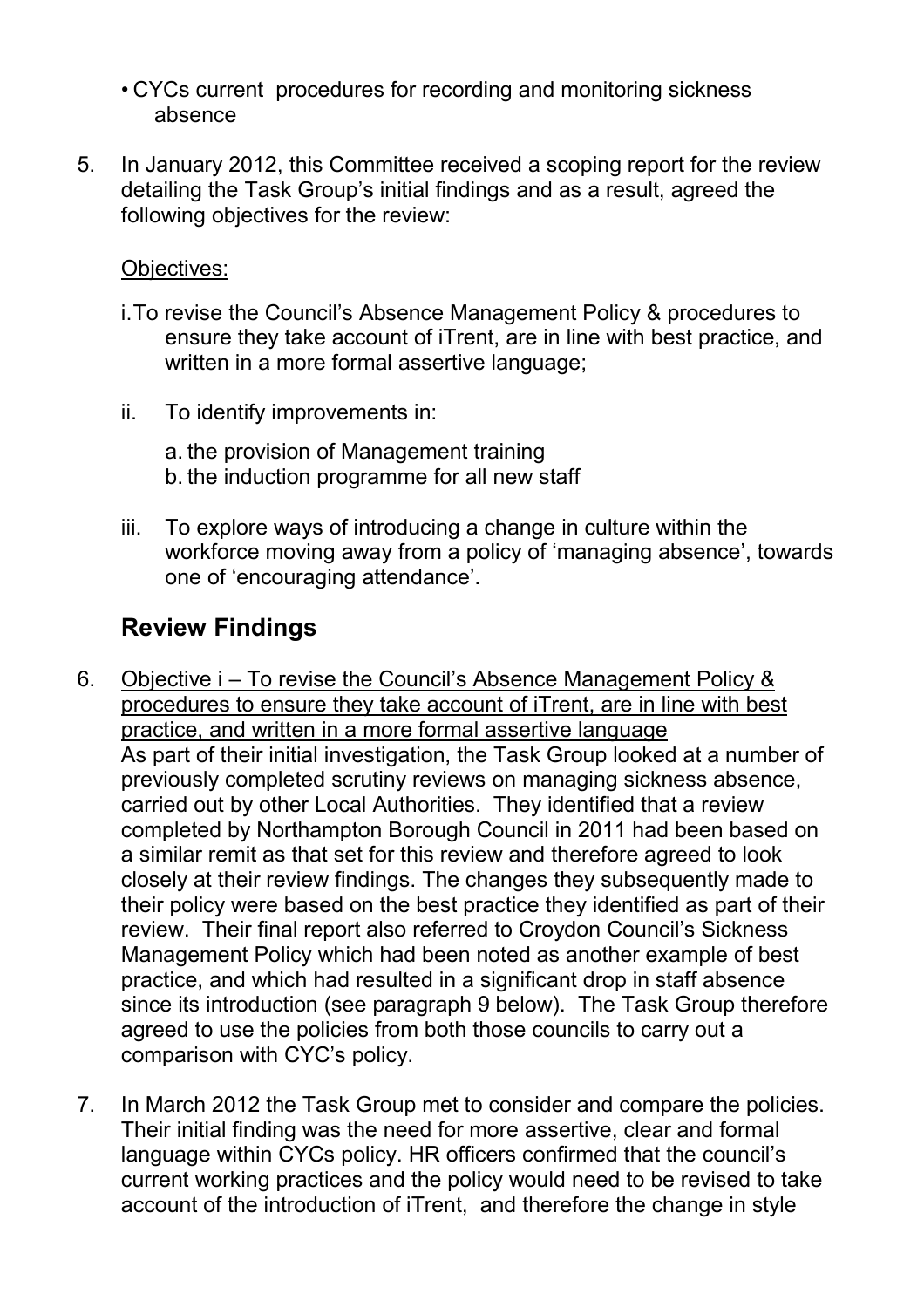suggested by the Task Group could be incorporated into the revised policy at that time.

8. In addition, the Task Group received detailed information on the trigger points and different stages within each Council's policy.



- 9. The Task Group learnt that following Croydon Council's scrutiny review of their processes which led them to introduce their current trigger points and formal stages shown above, they had managed to reduce their levels of sickness absence from 9.07 days per employee in 2005/6 to 5.9 in 2007/8. Members noted the difference in their trigger points and their limited number of stages, in comparison to those in place in both York and Northampton.
- 10. The Task Group also noted that:
	- Croydon have no informal stage
	- Only York allows for a second stage review period before considering dismissal
- 11. In order to support a revision of CYC's policy, the Task Group carried out a detailed comparison of the wording of the three Council's policies. Having previously agreed that the language used in City of York Council's (CYC) policy needed to be clearer and firmer, in line with the others looked at, the Task Group also noted that CYC's policy was lengthy, repetitive, in parts not in plain English, and trying to be all things to all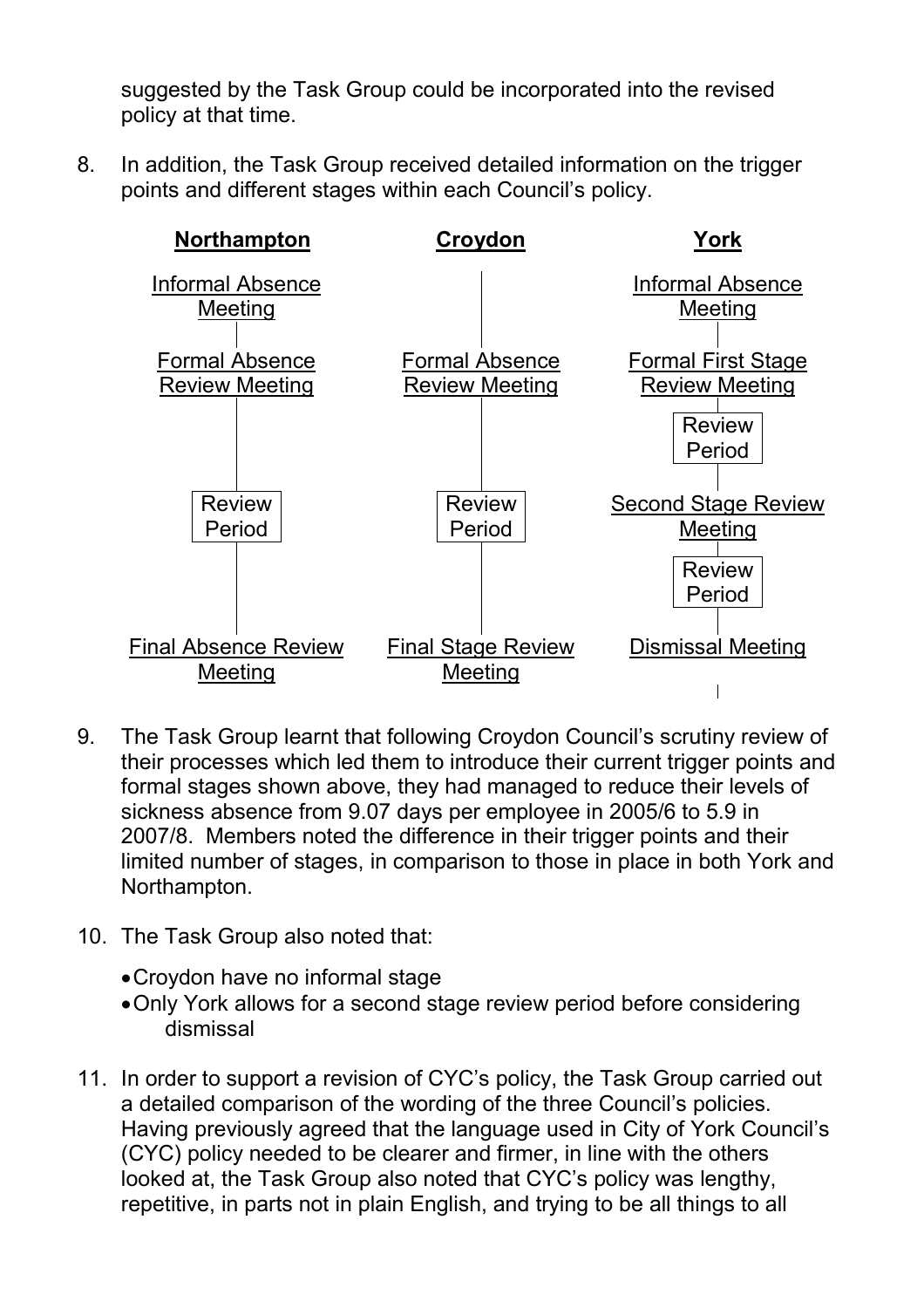parties. For example, the main body of the policy included links to letter templates for Manager's use, employee's guidance notes, flowcharts etc. The Task Group also found it difficult to find and access the policy on the Council intranet site.

- 12. As a result of their comparison work, the Task Group identified a series of amendments in regard to wording and format (as highlighted in Annexes A & B). They also agreed with the current policy which allows a Line Manager to use their discretion to either progress to the next stage of the process or extended the review period as appropriate. The Task Group acknowledged CYC's formal process for a further review period between the second stage review meeting and a dismissal meeting, but agreed that in their view this should remain in place.
- 13. Objective ii To identify improvements in the provision of Management training & the induction programme for all new staff In the early stages of the review, the Task Group queried whether there was anything relating to managing staff absence in the Council's training programme for Managers and Team Leaders, and whether as a matter of course, the council's sickness absence process was included in the induction procedures for new officers.
- 14. They learnt that the Council used to run a corporate induction programme which covered health and safety but made no specific reference to the sickness absence procedures. They also identified that there was currently no compulsory absence management training for managers. And, although there was a specific module on managing absence within the Effective Manager Programme, only 21 managers had participated since its re-launch in September 2010. However, at their meeting in February 2012 the Task Group was informed that the Corporate Management Team had recently agreed that a revamp of management training at the Council was required.
- 15. In regard to new staff induction, the Task Group learnt that the Council currently provides an induction checklist for managers to use and an employee evaluation form, both of which are made available to officers via the Council intranet. However, as they only cover absence reporting, Human Resources (HR) had already identified there was a need to provide new starters with information on the council's sickness absence procedure as a whole, particularly in terms of expectations of attendance and how the Council manages non attendance.
- 16. The Task Group endorsed HR's view, and agreed that in order to enable managers to properly monitor absence within their individual service areas and allow them to properly support their staff through periods of absence,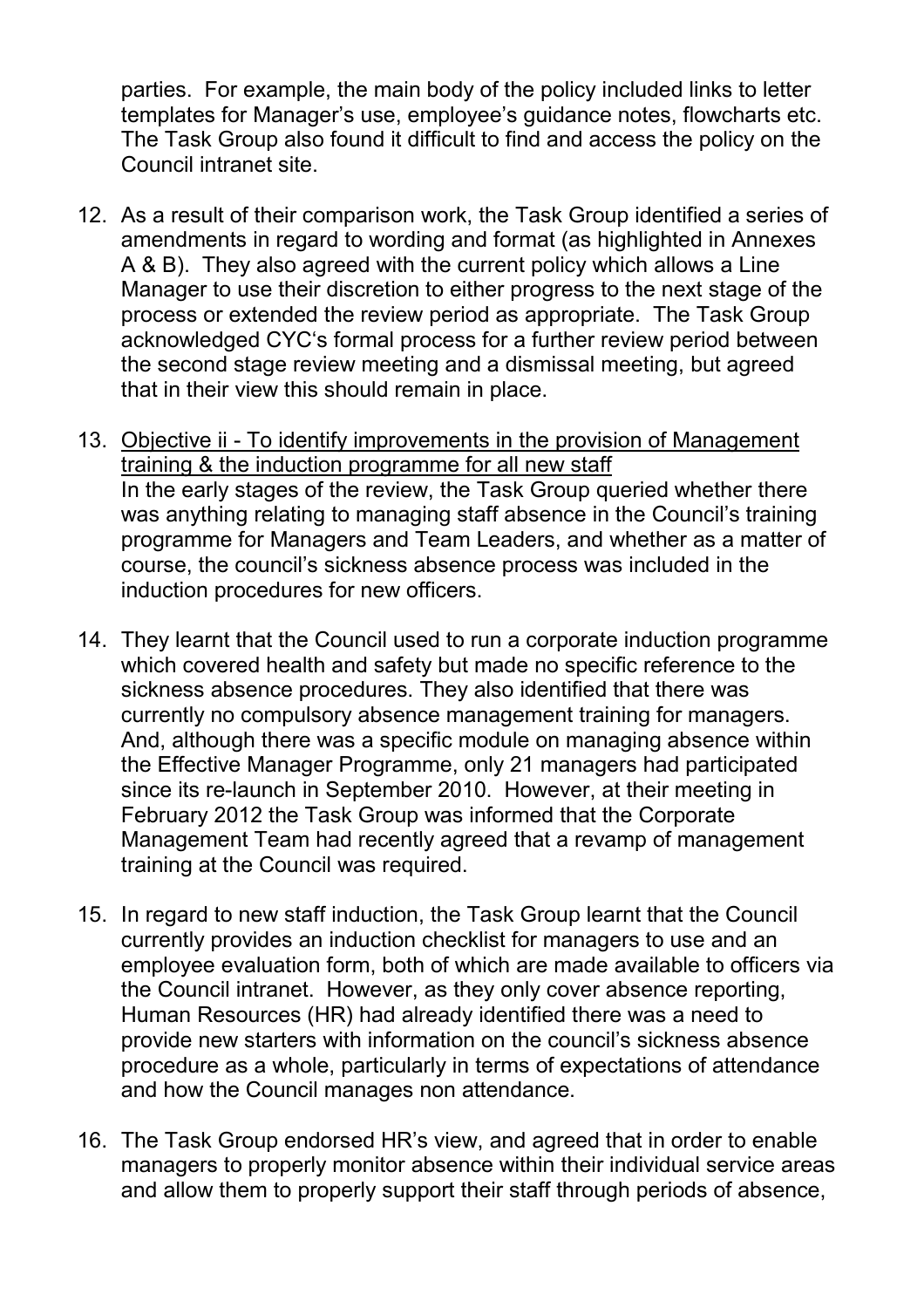all managers should be required to carry out relevant training. They agreed that suitable absence management training for managers and induction for new officers should be introduced to coincide with the introduction of the absence management module which is part of phase II of the introduction of iTrent, as it could incorporate the new working practices as appropriate. The Task Group have requested that HR draft some proposals for such training and induction for their consideration.

17. Objective iii - To explore ways of introducing a change in culture within the workforce moving away from a policy of 'managing absence', towards one of 'encouraging attendance'

 The Task Group acknowledged that changing the culture of any organisation is difficult and takes time, and that there is no 'quick fix'. They agreed their suggested amendments to the current CYC Attendance at Work Policy and the introduction of appropriate training and induction, would be a good start to making a positive change within the organisation, particularly in conjunction with the introduction of iTrent. The Task Group also agreed that it would be helpful if the Corporate & Scrutiny Management Committee continued to closely monitor sickness absence levels following the completion of this review, and revisited the question of how best to create a change in culture once the revised policy and change to working practices had been embedded throughout the organisation.

- 18. In June 2012, the Corporate & Scrutiny Management Committee (CSMC) received an interim report detailing the Task Group's work on the review to date and agreed to reform the Task Group to enable work on the review to be completed. CSMC agreed the following additional tasks for the Task Group :
	- Task 1 To consider and comment on officer's suggested revisions to:
		- Staff induction
		- Absence management related training
	- Task 2 To consider and comment on officers draft revisions to the council's 'Attendance at Work' policy, which should incorporate the Task Group's earlier findings.
	- Task 3 To facilitate some initial (informal) consultation with a number of managers, employee representatives and suitable external organisations– CSMC acknowledged that any revisions to the policy would require wider consultation with officers and the unions in line with the council's HR procedures and wanted it made clear to all interested parties that any consultation carried out by the Task Group would not in any way hinder/undermine or effect that formal process.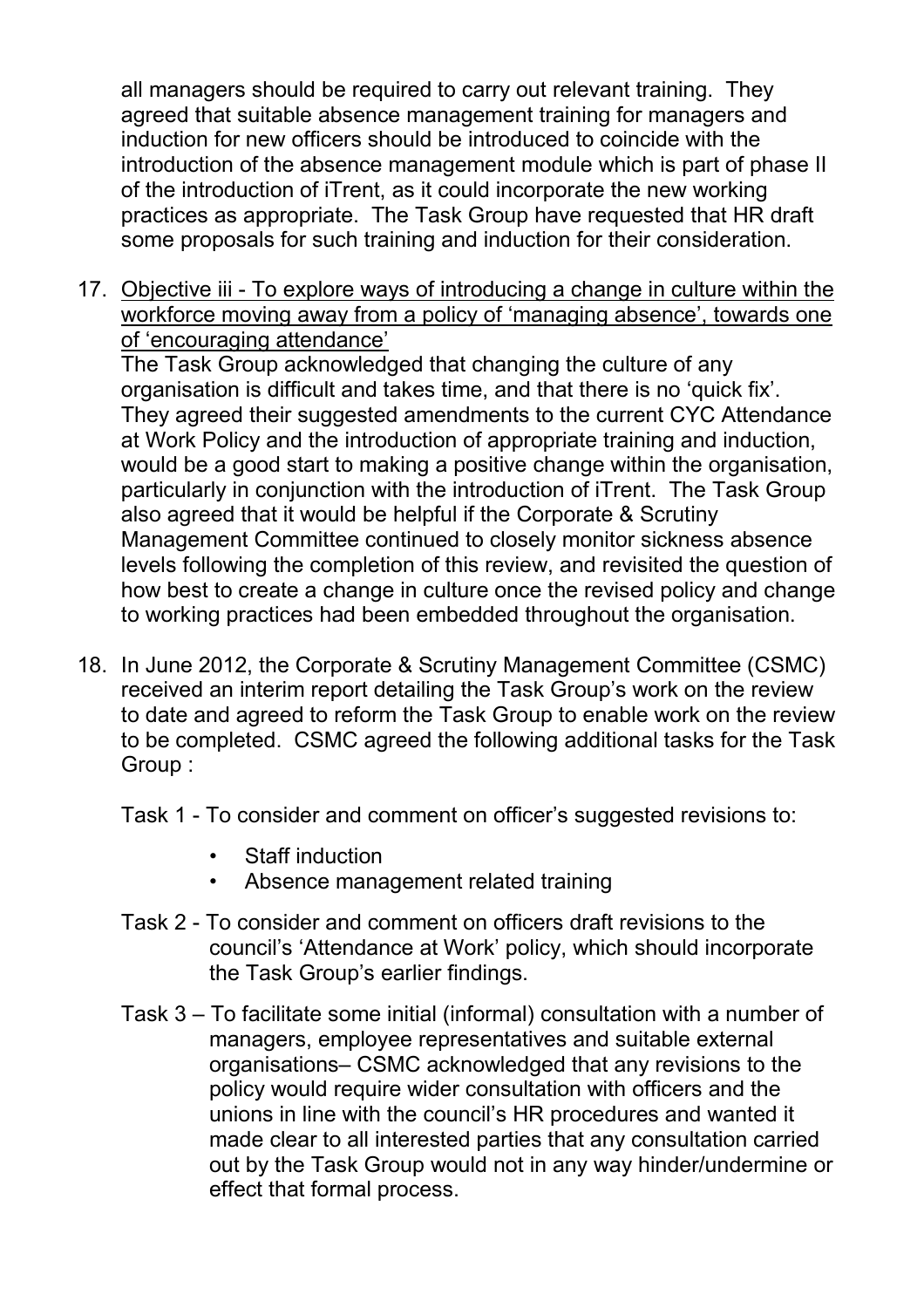#### **Task 1 - Revisions to Induction & Training**

- 19. In September 2012, the Task Group met to consider a re-drafted 'Introduction to Team York' Training Programme which included the changes they had previously proposed. The relevant slide and the accompanying notes are shown at Annex C.
- 20. The 'Introduction to Team York' training programme is a half day seminar aimed at introducing employees to the organisation, its core priorities and vision. It welcomes employees into the council and provides them with an understanding of what's expected from them and how they will be supported.
- 21. The Task Group were pleased to see that there was also a manager's checklist linked to the programme, for managers to use when they have new employees, to ensure they receive all the appropriate information they need to be successful in CYC's employment. This had also been revised to include changes previously proposed by the Task Group - see copy at Annex D.
- 22. In regard to absence management related training, the Task Group learnt it had previously been run completely separate to the induction training above, as part of an Effective Manager Programme of training. It was confirmed by HR that they were carrying out a review of that training programme and therefore the courses previously delivered as part of it were on hold.

#### **Task 2 - Revisions to the 'Attendance at Work' Policy**

- 23. The Task Group recognised there was a complex set of dependencies around the timing of the work to revise the Attendance at Work policy, including the further development of iTrent. Phase II of iTrent's implementation would see the introduction of further features such as employee self service, people manager, e-recruitment and health and safety. As part of that phase, officers would also be expected to complete timesheets, submit leave requests, record their sickness absence and complete travel and subsistence forms via iTrent.
- 24. As the policy was made up of a number of different policies relating to absence(s) from work, the Task Group recognised that for those to work successfully across the council, HR would need to fundamentally review all of them, whilst taking into account the findings from this scrutiny review, and agree the principles which underpin the policy with the Unions. And, that this would need to happen prior to the amending,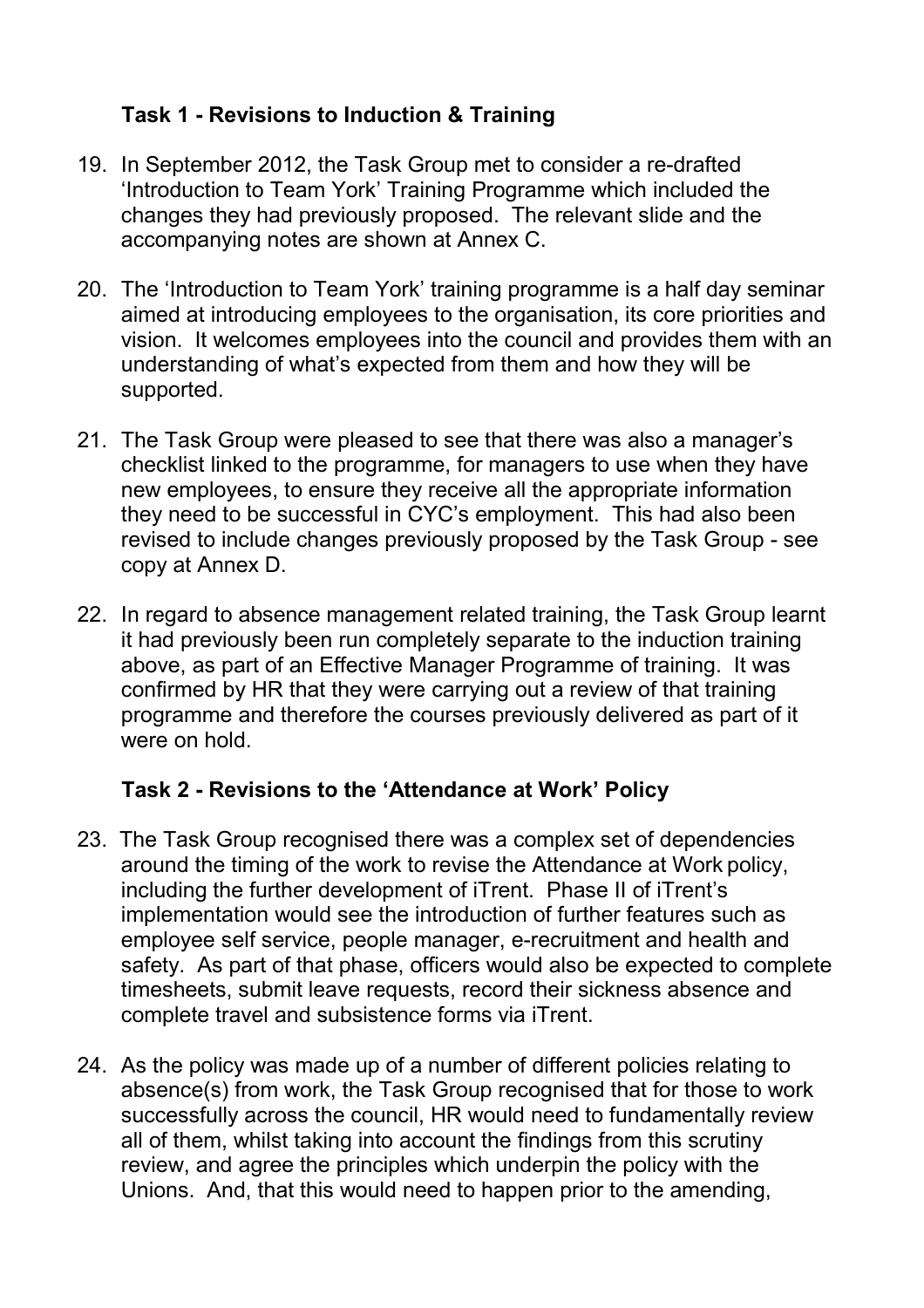redrafting, formal consultations and process changes which would be required, for implementation within and alongside the new iTrent system.

25. The Task Group were informed that in terms of timelines, pending Union consultations, HR aimed to have all the changes made to the CYC Attendance at Work Policy by the end of this financial year. In understanding more about HR's formal procedures, the Task Group recognised it would not be possible for them to present a revised draft of the CYC Attendance at Work Policy as part of the final report arising from this review i.e. the formal consultation process would need to take place before the revised policy was presented for sign off and implementation. Also the Task Group noted that whilst their scrutiny review final report would be presented to Cabinet for approval, the revised CYC Attendance at Work Policy would be sign off by the Corporate Joint Consultative Committee following Union negotiations etc .

### **Task 3 – Informal Consultation**

- 26. With the above timeframe in mind, the Task Group agreed to proceed with their informal consultation to support their work on this review. They invited representatives from all of the Unions to meet with them to discuss any issues they might have with the council's current policy and CYC's handling of staff sickness absence in general.
- 27. The **Unison** representative highlighted a number of issues their Members had raised:
	- Levels of understanding and confidence in dealing with staff sickness issues vary amongst Managers across the organisation.
	- Managers are not confident enough to use their discretion
	- Managers are not facilitating the appropriate adjustments to the workplace to enable a staff member to return to work.
	- It was unclear whether all Managers were aware that there was funding available to make permanent adjustments. It was later confirmed by HR that funding for reasonable adjustments for disabled staff was held within departmental budgets. The Task Group asked that HR remind Managers aware the funding exists and who the budget holders are.
- 28. The Task Group recognised that the issues were all a good indication of the lack of understanding amongst Managers of what they are empowered to do and of the lack of appropriate management training.
- 29. They agreed with the Unison representative that to enable a sick staff member to return to work, Managers should consider temporary or in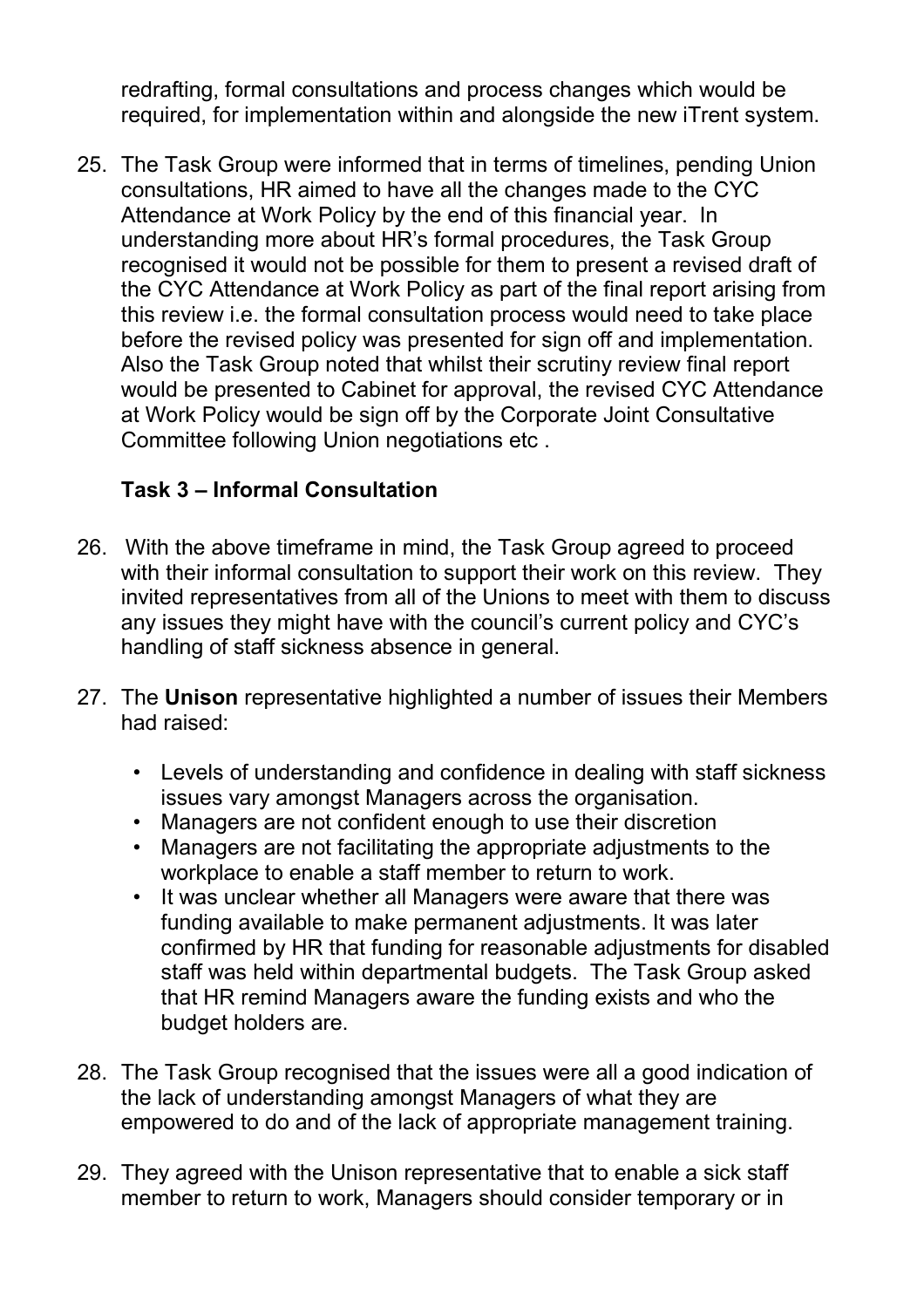some cases permanent changes to working hours and workload/tasks. The acknowledged that although the existing policy allowed them to do that, in practice, it was not always happening.

- 30. The Unison representative queried whether the council was aware that Unison had a national policy on Disability Absence, and suggested that this could be looked at to ensure the Council's policy enabled the appropriate management of disability related absence, and its proper identification. The Unison representative cited an example of a staff member with Diabetes, who had experienced instances where their sickness absence arising from health issues associated with their diabetes, had been treated in the same way as other general sickness absences. The Task Group noted that Managers currently have the discretion to handle those types of absence differently but questioned whether all managers were applying it.
- 31. In regard to short term dependant care leave and bereavement leave, the Unison representative suggested they were not always properly identified and that a different approach to handling them needed to be adopted. In her view, it should not be lumped into an employee's sickness statistics, which she believed had previously happened in some cases.
- 32. In regard to stress, the Unison representative highlighted the knock on negative effects of back filling to cover sickness absence, and of workforce numbers being reduced due to budget cuts etc and suggested that Team Stress Risk Assessments could be carried out early to identify stress points in order to try and circumvent the effects of stress.
- 33. The Union Rep questioned whether CYC HR was providing the right level of support to staff and Managers in regard to stress, and the Task Group suggested HR may be able to provide access and/or links to MIND, to allow staff to consider their simple ideas for relieving stress. Another option may be to offer staff a 'GO TO' Person / Listener / Mentor.
- 34. In regard to staff Personal Development Reviews (PDRs), it was suggested that there needed to be more equality in the process because they appear to focus more on what the employee can do for the Council and less about the employee.
- 35. Finally, the Unison representative highlighted the long term benefits of pro-active workforce development, stating the Council needed to accept that the cost of training is necessary as it would be more cost effective in the long run.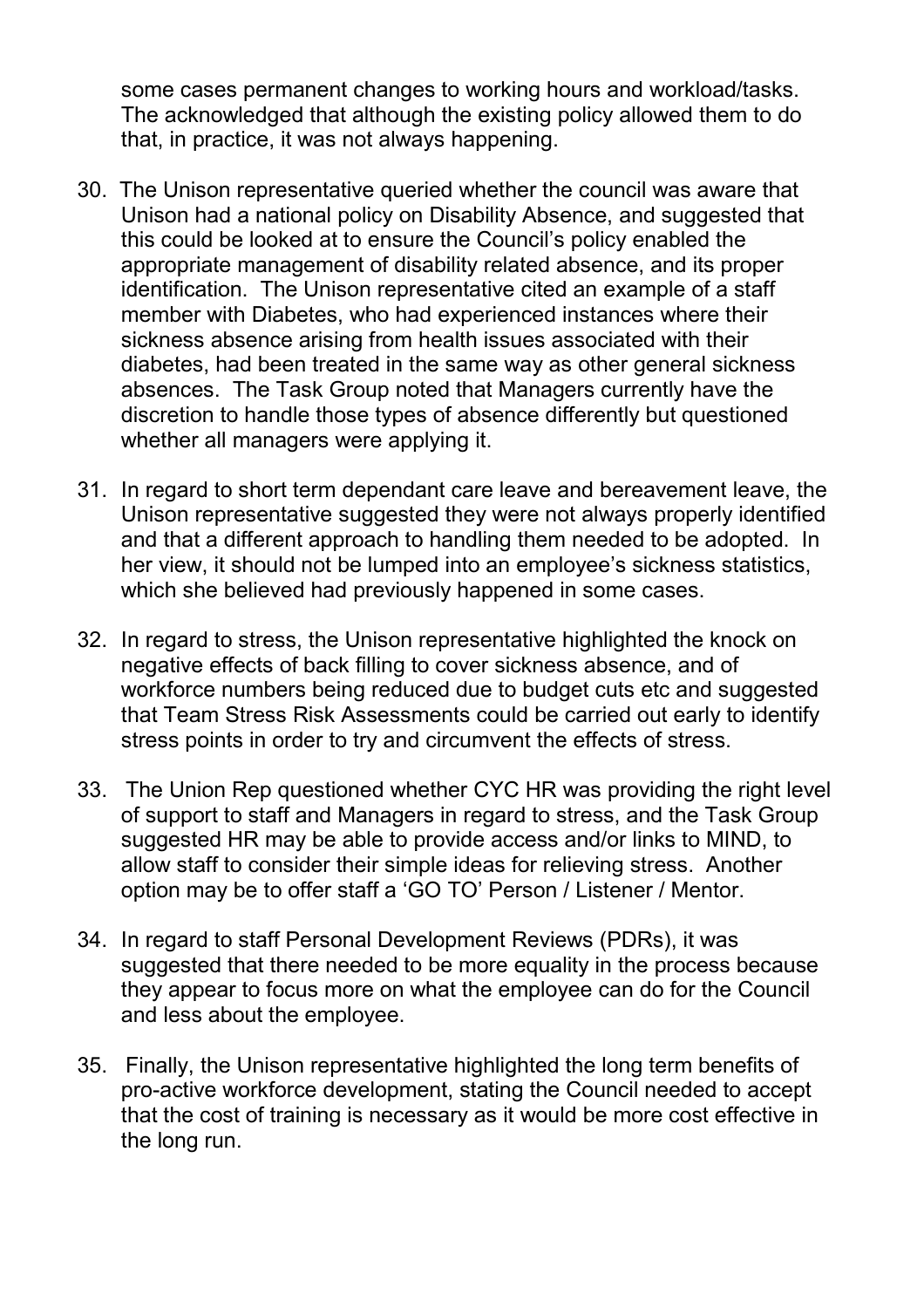- 36. The Task Group also met with representatives from the University of York and Aviva to discuss their company's approach to managing staff sickness absence.
- 37. The **University of York** provided a written briefing on how they manage absence (see Annex E), and a flowchart showing their management of short term sickness absence. This included 4 trigger points which Managers are responsible for identifying:
	- Informal stage Trigger 1 covering infrequent short term absences periods totalling 8 days or 3 instances in a rolling 12 month period
	- Formal stage Trigger 2 = 3 or more instances of sickness absence or a continuous period of absence amounting to a total of more than 10 days in a 12 month period (including those handle under the informal stage). A formal meeting will be held and may result in the issue of first written warning

Their formal stage allows for consideration of the potential underlying health conditions that may be dealt with under long term sickness absence management, including referral to Occupational Health, reasonable adjustments such as increase in length of trigger points, discounting of sickness absence as a result of diagnosed conditions

- Trigger 3 = further infrequent short term absences within the rolling 12 month period. A further formal meeting will be held which may result in the issue of a final written warning.
- Final Stage (Dismissal) Trigger 4 = 3 or more further instances of sickness absence, or a continuous period of absence, amounting to a further 10 or more days in 12 months. Considered under ill Health Dismissal Process. Other options will be considered i.e. being given a different role (if one available), a pay cut, reduction in hours.
- 38. The Task Group learnt that in order to get managers to own the issues and address them, the University had recently:
	- brought in 1-2-1's with staff in order to build trust and confidence (held every 4-6 weeks), and quarterly PDRs
	- Invested in Leadership in Action' programme, providing the appropriate training to Managers to give them confidence. The Task Group queried whether an annual absence management training refresher could be provided to CYC Managers?
	- Brought in induction training for managers so they know what is expected of them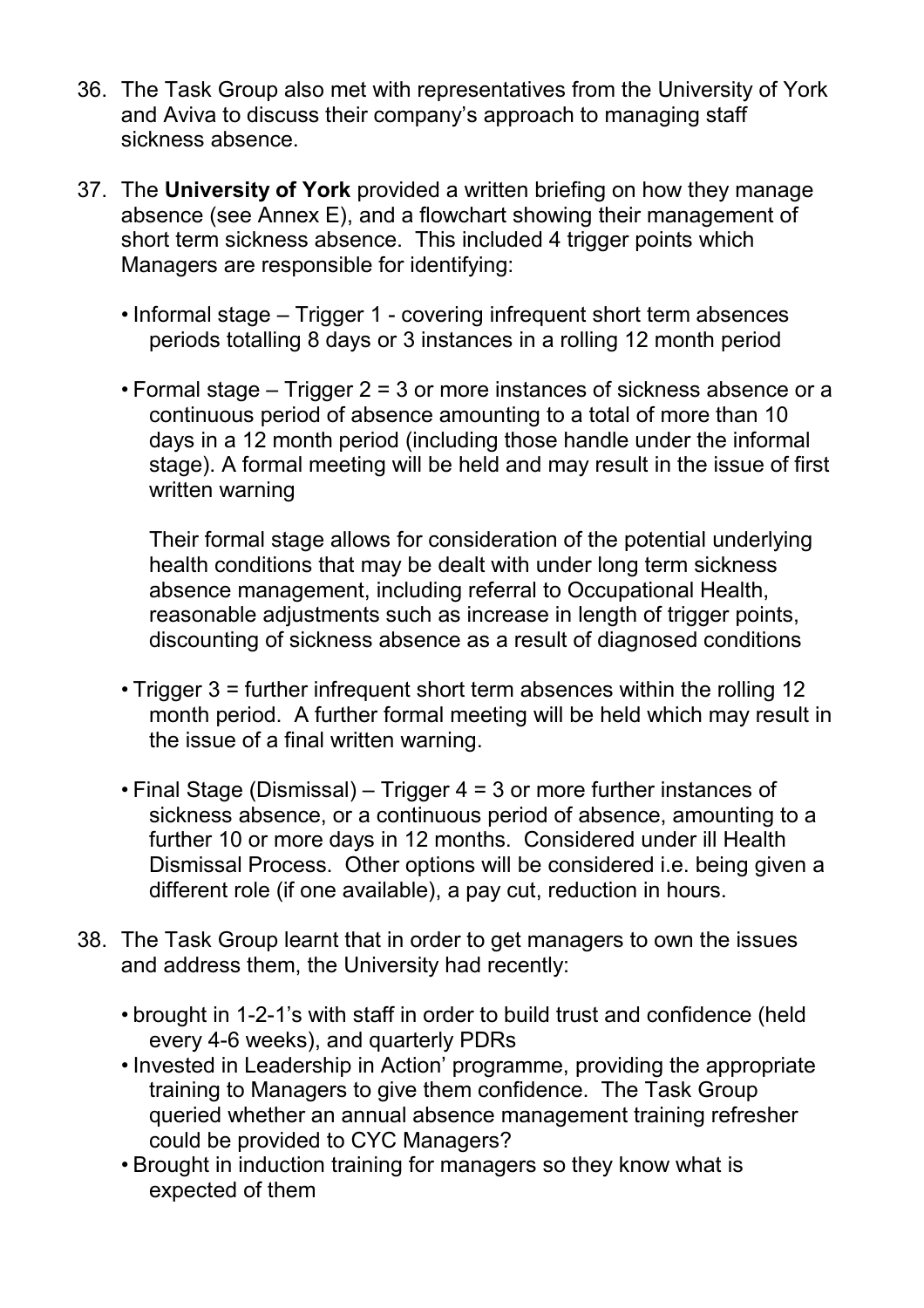- Provided a copy of their absence management policy to all new staff as part of their induction
- 39. In regard to stress, university staff have access to a confidential stress questionnaire to help them understand what their stress relates to. The University has also entered into a contract with an external provider for the provision of anonymous confidential support for all their staff, offering financial/debt/health advice and counselling – www.well-online.co.uk
- 40. The Task Group were interested to learn that elsewhere in the country, some universities have entered into a joint contract with their local authority for this type of external provision, and the University representative questioned whether a similar joint contract would be of interest to the Council.
- 41. Finally, the Task group learnt that the University also has:
	- An in-house Occupational Health Nurse and buy in a physician for ½ a day a month.
	- An Equality & Diversity Team which offers support to staff in harassment cases.
	- A range of discretionary leave some are paid leave but the majority are unpaid. The University also has a generous sick pay policy entitlement (after 5 years of service) – 8 months at full pay and 4 months at half pay.
- 42. In regard to **Aviva**, the Task Group learnt they have on average 8-9% sickness absence days per annum, although levels vary across teams within the company. Also, that their sickness policy is made up of two stages:
	- Informal Stage following 3 sickness absences or total of 4 days or more within a rolling 26 week period.
	- Formal stage 2 further absences or a total of 2 days or more sickness absences
- 43. Responsibility for recording sickness absence at Aviva lies firmly with Managers. Managers are expected to have a feel for what is happening with their staff members, and to hold an informal 'return to work' interview after every absence. They are expected to complete a return to work form which should include information on the absence, and dates and reasons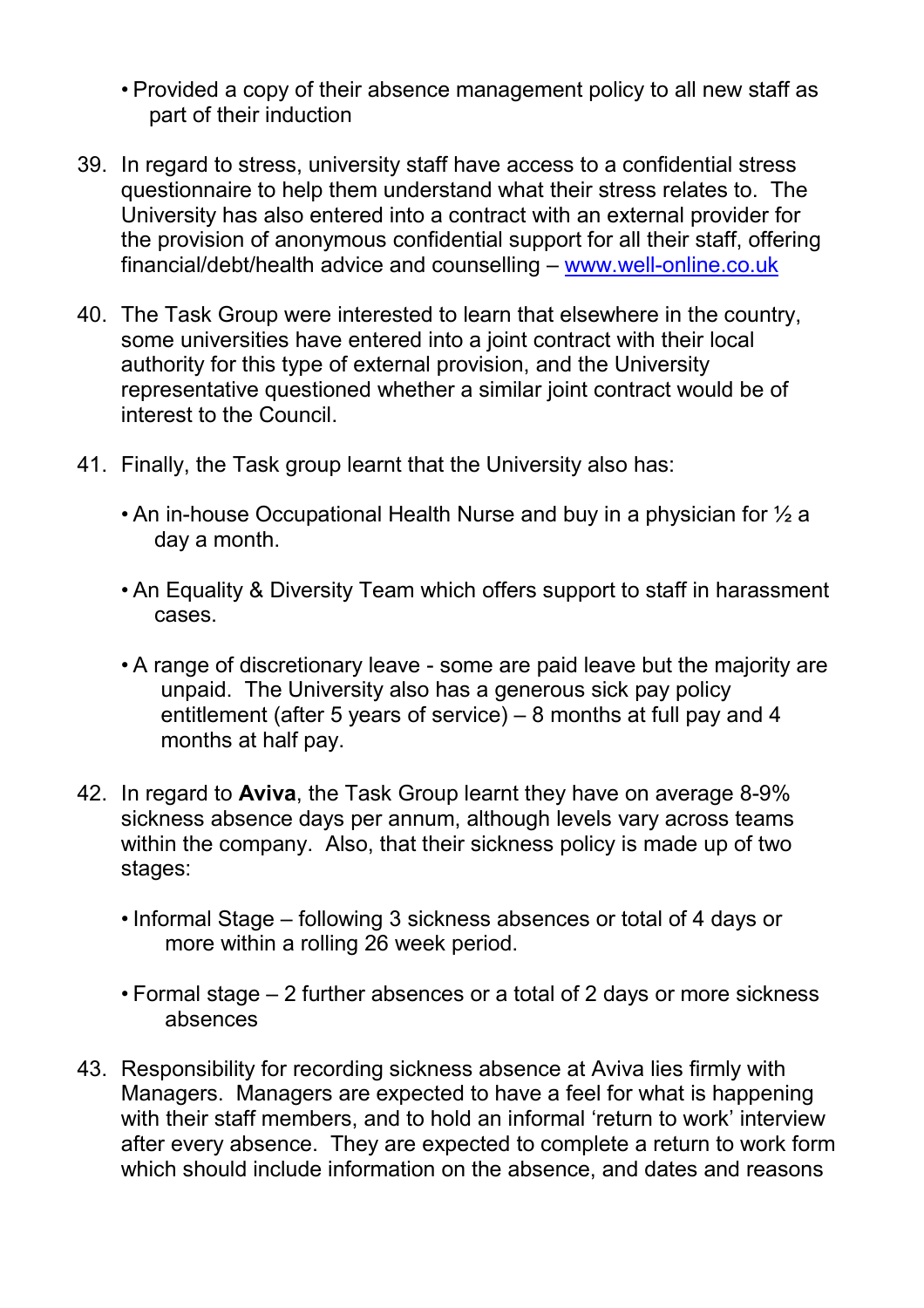for any absences in the previous 26 weeks. The Manager is responsible for keeping those records up to date.

- 44. In addition, Aviva has a Management Advice Team that sits within HR. Primarily it is a telephone based responsive service, but there is a move towards it being more face to face and pro-active. The Team have looked at pockets of high levels of sickness absence across the organisation to try to identify root causes. In one instance it was found that annual leave was being denied to staff due to the computer system calculating how many staff was needed on any given day. This had led to leave being denied and as a result sickness absence had risen. The work of the HR Team led to a change to the system for calculating appropriate staffing levels thus allowing more leave to be granted.
- 45. New managers are inducted by fellow managers and therefore Aviva recognise that their induction is only as good as the manager giving it. There is some other training available for new managers but this is not offered as a matter of course. It comes in the form of a  $\frac{1}{2}$  day workshop which includes role playing and policy sharing. There is also some webbased training available for groups of managers but again this is not mandatory.
- 46. In 2011 Aviva ran a pilot scheme which trialled on-site Occupational Health and lifestyle clinics. They also offered more pro-active intervention e.g. offering to pay for physio, cognitive behaviour therapy, counselling etc, and ran sessions for managers on managing absence and stress. Since then, the organisation has seen the benefits of Managers working more closely with Occupational Health.
- 47. The Task Group were interested to learn that as with the University of York, Aviva also has a contract with an external provider for the provision of anonymous confidential support for all their staff. The service offers financial/debt/health advice and counselling etc. Aviva confirmed that they see it as a way of reducing stress amongst their staff thereby reducing sickness absence levels caused by stress related illness.
- 48. Outside of sickness absence, the Task Group were informed of Aviva's other categories of time off –some of which are paid; some unpaid. They were interested to hear that in an effort to reduce false sickness absence claims, Aviva had taken a pro-active approach to non-sickness absence which they felt was beneficial to the company. For example, the Company highlights forthcoming events to their staff e.g. the Olympics, recognising that staff may want to be more flexible in their working hours during that time, and they encourage managers to make appropriate arrangements to enable staff to do so.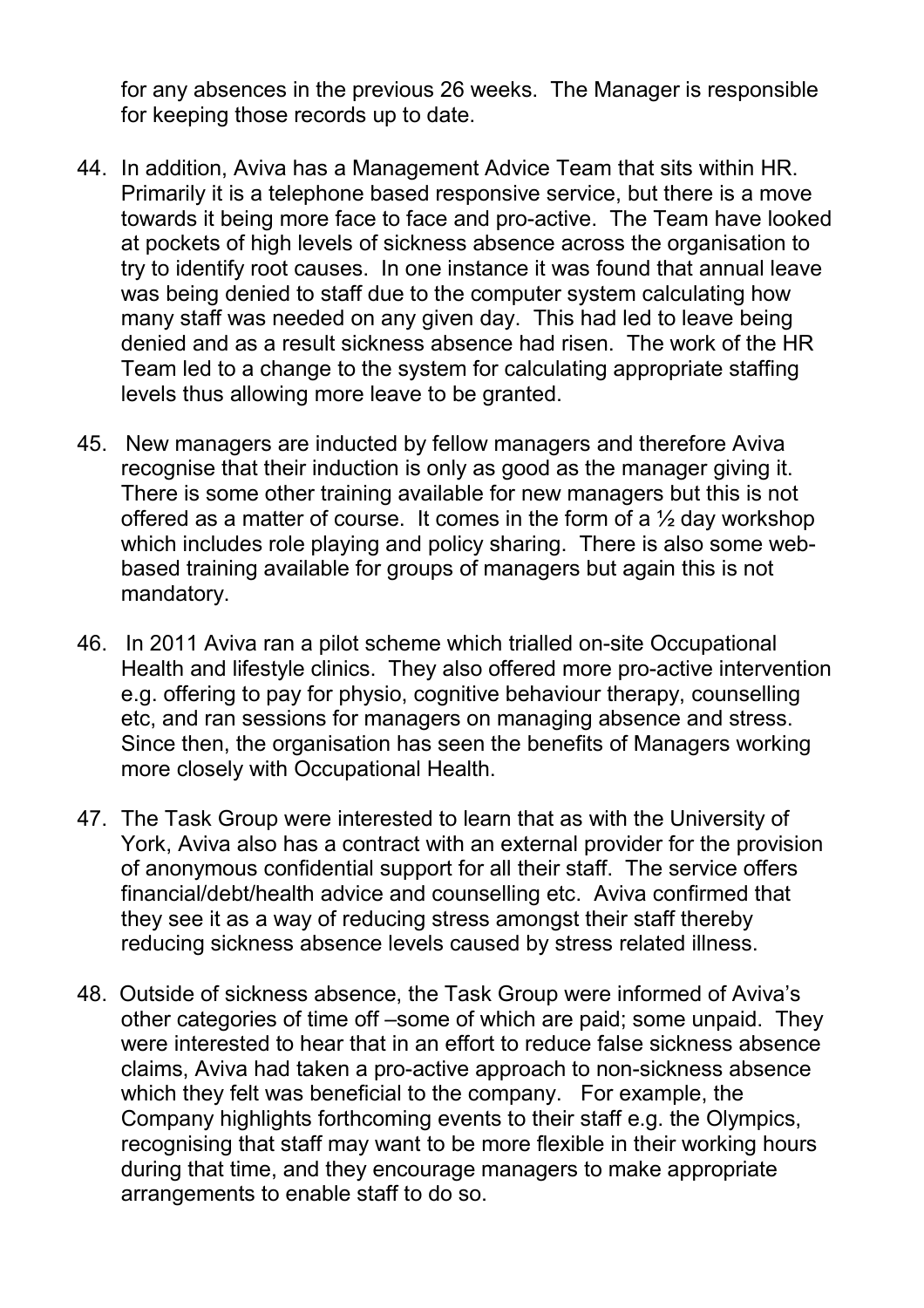#### **HR Response to Task Groups Findings from Consultation**

- 49. In response to the issues raised by the Unison Representative, HR confirmed that:
	- Short term dependent leave or bereavement leave should not be counted as sickness absence (see paragraph 31), and agreed to investigate any such instances brought to their attention.
	- In regard to stress (see paragraph 32), the Health and Safety Team confirmed they had been working with managers on delivering both training on Stress Risk Assessments and on Managing Workplace Stress. The Staff Survey carried out in 2011 incorporated the HSE's stress survey questionnaire and resulted in a breakdown against the six standards (demand, control, role, relationships, change and support) for each department and directorate. This information had been used to identify teams and departments who were required to undertake Team stress risk assessments and this work is ongoing. Equally work has been undertaken by the Occupational Health provider and Health & Safety team to carry out team stress risk assessments in areas that have been identified through sickness absence figures and OH referrals.
	- In regard to providing the right level of support to staff and Managers (see paragraph 33), HR recently ran a course on Building Personal and Organisational Resilience for managers but it was poorly attended. However HR intends to put learning points from the course on line so that staff can access them whenever they want to. The H&S team has designed and ran Mental Health in the workplace for line managers – to date there have been 5 sessions (12 delegates per session) each run in targeted areas identified from the risk assessment and survey process. They have also offered open courses for managers to sign up to but those too have been poorly attended. HR have also held drop in sessions open to any member of staff to come for a one hour session to discuss stress and its effects etc. However, although they have organised numerous sessions and advertised them on Colin and in Buzz they have only ever had one person attend. Currently, they are preparing to launch a CYC wellbeing web portal to help inform employees of help and advice on a wide variety of wellbeing initiatives ranging from debt management; stress; healthy eating and exercise. As well as containing a lot of help and advice the webpage will act as a gateway to link to external organisations such as MIND; Macmillan Trust etc.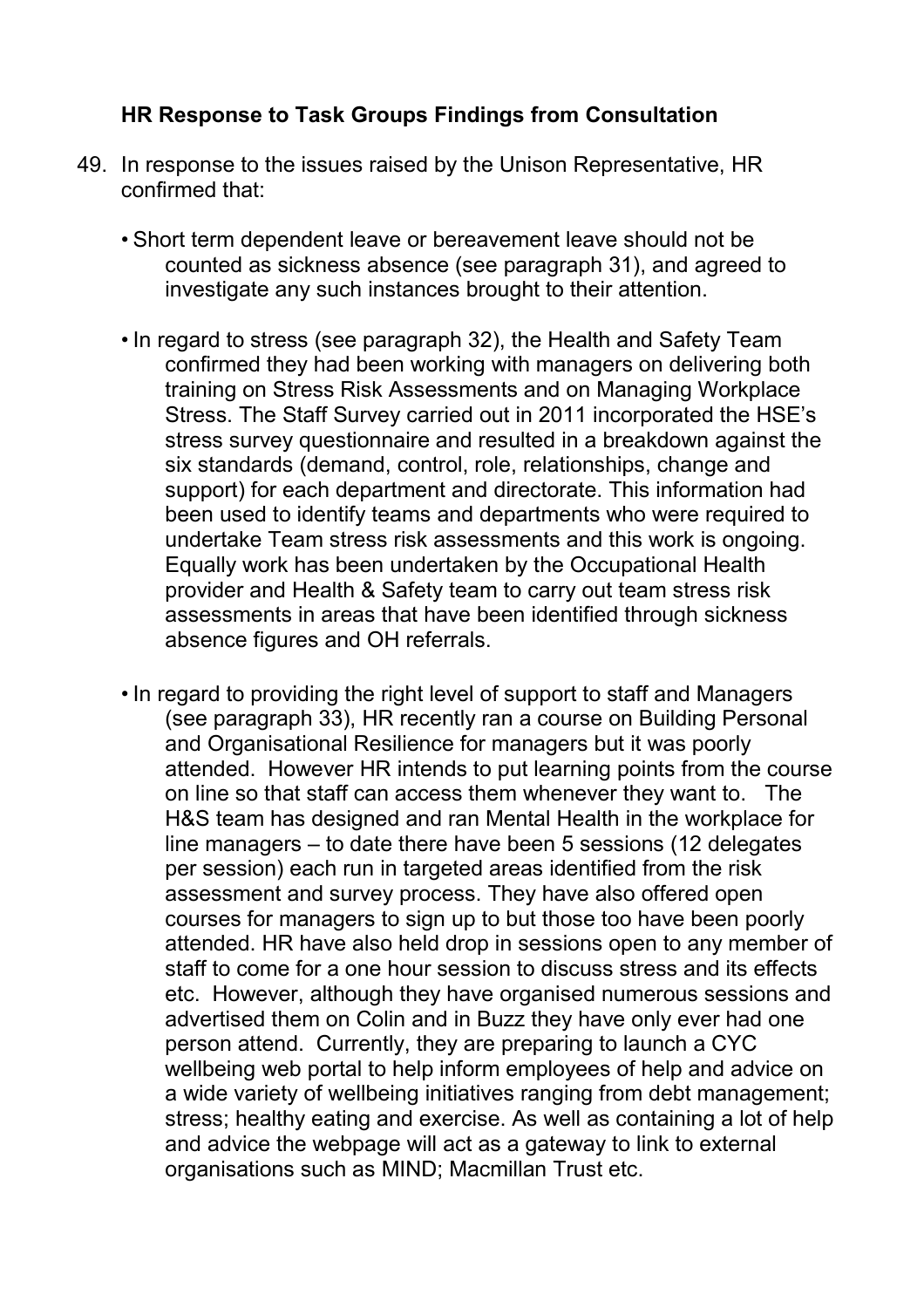- In regard to offering staff a 'GO TO' Person / Listener / Mentor, in October 2012 the Council relaunched its First Contact Network which performs a similar function. First Contacts are Council employees who are trained to offer confidential support and information. They are there primarily to listen and to talk to staff about ways in which they can deal with bullying or harassment, and signpost them to relevant help or processes within the Council.
- the purpose of a PDR process (see paragraph 34), is to measure an employee's contribution and agree their development needs to help them to do their jobs and prepare them for promotion if that's what they want.
- They endorse the views of Unison expressed in paragraph 35, that the cost of training and pro-active workforce development is necessary to ensure the council reaps the long term benefits. Also, that training needs to be monitored and managed to ensure that people attend the training they require, and that it is kept up to date. Non attendance at training is monitored and reported as it is costly to the council – see paragraphs 57-58 below. The Task Group suggested that it would also be useful to look at positive ways of promoting good attendance, for example recognition for those employees who had no or low rates of absence.
- 50. Following the Task Group's discussion with the University representatives, HR confirmed that:
	- In regard to stress, every member of staff can complete a confidential individual stress risk assessment which is used in the same way as the University's confidential stress questionnaire i.e. to help staff understand what their stress relates to (see paragraph 39). These individual stress risk assessments are submitted to the health & safety team who along with HR officers, respond to each one on a case by case basis to find the solution to support the employee in work whilst maintaining business performance – for more information on handling stress and the counselling service, see: http://colin.york.gov.uk/beSupported/health\_safety/SMS/compliance\_ notes/stress/
	- The Council already offers a confidential Counselling Service as part of its Occupational Health (OH) Contract, which staff can self refer to for a range of issues including stress related matters. This is similar to the service offered by the University via an external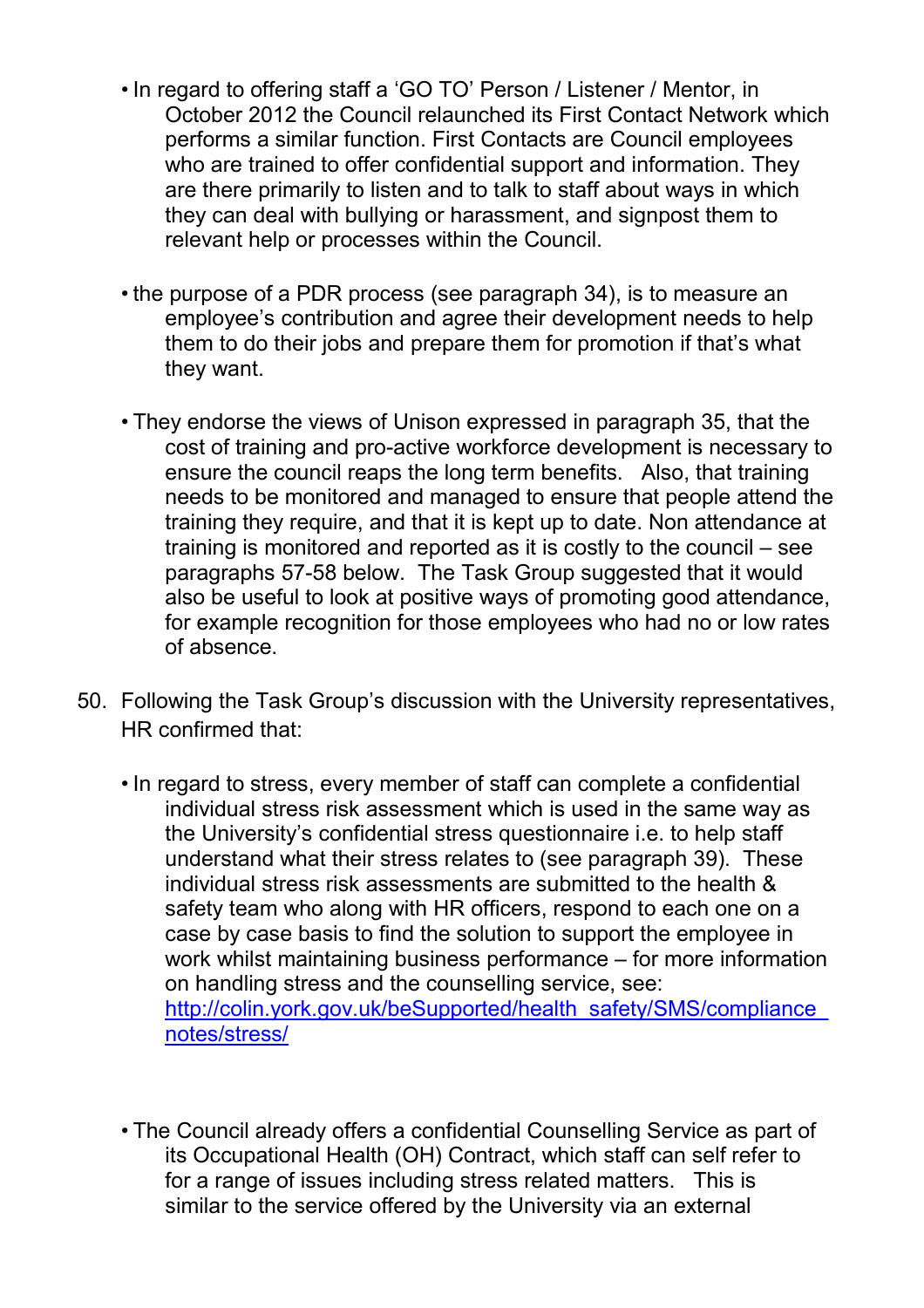provider, referred to in paragraph 39. The counselling service at York Hospitals NHS Foundation Trust Centre is an external organisation contracted to the council to provide a counselling service for staff. The service is free of charge, completely independent of management, completely confidential, and can be used for personal and/or work related difficulties. Staff can contact the service directly by telephone or email.

- In regard to the suggestion of a joint contract (see paragraph 40), HR are already in the process of talking to the York St John University about such a contract. The opportunity for which was promoted through the Higher York – health & safety and procurement groups.
- 51. In regard to the University's other provision (detailed in paragraph 41), HR confirmed they also provide an on site Occupational Health Nurse part time on CYC sites - she has two and half days of clinics, with the remainder of her time spent dealing directly with HR and managers, and a range of discretionary leave in line with legislation. In addition, they have just rewritten and started training managers on the Council's Dignity at Work Policy.
- 52. In response to the findings from the meeting with the representatives from Aviva, HR confirmed they offer a number of courses for managers e.g. on Stress Risk Assessments, Managing Mental Health in the Workplace (see Annex F), and Promoting Dignity at Work. They have also held a number of wellbeing events see paragraph 56 below.
- 53. In addition, CYC also provides information on its intranet site on a range of health issues. For example, before Christmas the importance of flu vaccination for vulnerable groups, and World Aids Day was highlighted. And in the New Year, campaigns are running to highlight sources of help for staff in debt or facing a relationship breakdown after the festive break is being provided and on how to prevent the norovirus.

#### **CYC Occupational Health Provision**

- 54. York Hospitals NHS Foundation Trust provides CYC Occupational Health provision to the Council. The contract was a 3-year contract that started in April 2008, with an annual review built in to allow for review of the service levels and pricing. The Council has extended the contract for one year and is currently testing different options for service delivery before going back out to tender.
- 55. The contract was made up of three main elements: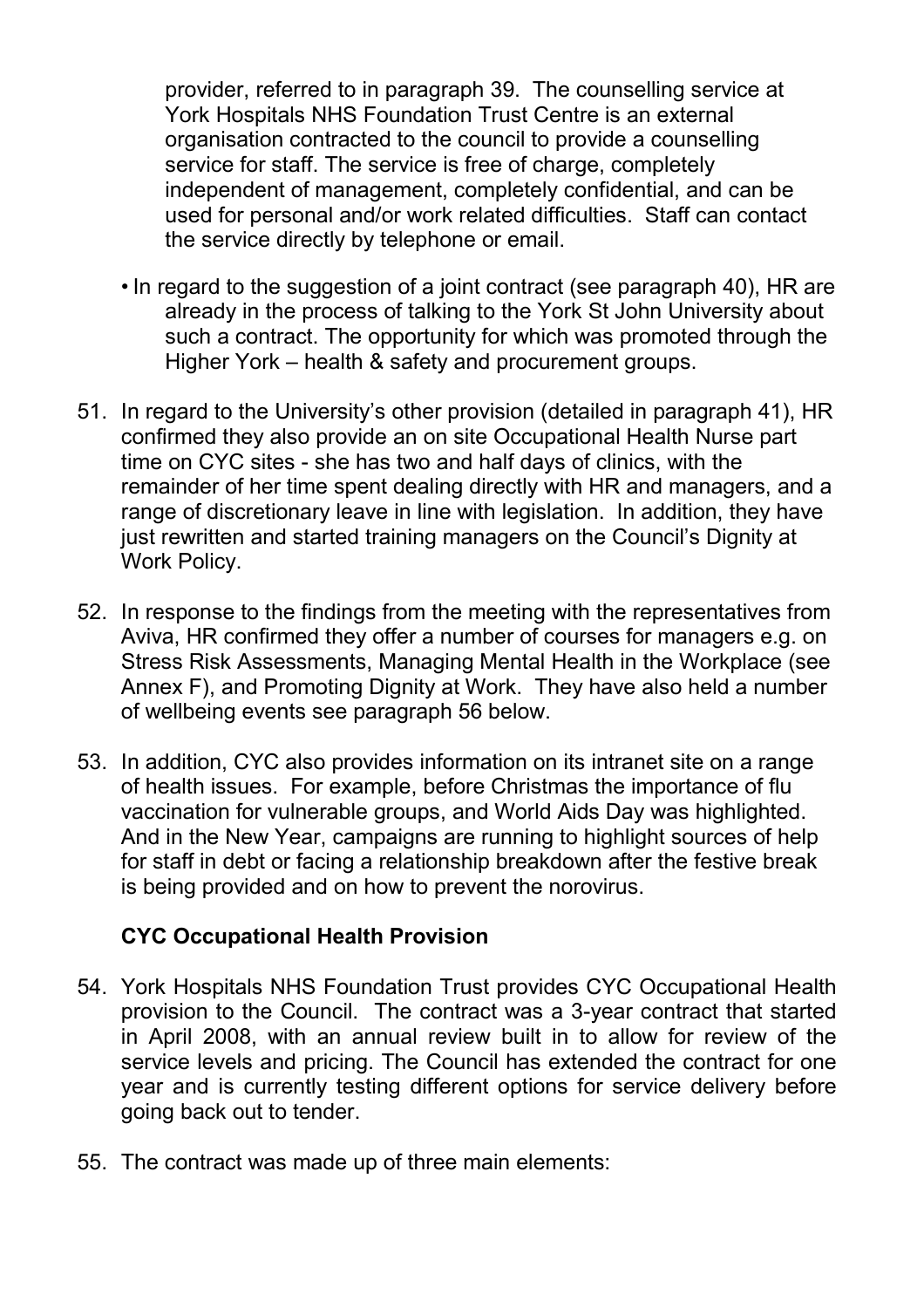- i. Pre-employment screening Members noted that the cost of preemployment screening was £23 per person. Recently consideration was being given to putting in place a system whereby HR would filter the completed pre-employment health forms and only forward forms to the NHS where further consideration was required. The Task Group supported this suggestion to refine the processing of the preemployment checks and this system has since been implemented.
- ii. On-going health surveillance looking at occupational disease lung function, noise, skin, hand arm vibration (havs) as well as immunisation such as Hepatitis b and flu vaccinations for frontline social care staff – a legal requirement under the control of substances hazardous to health and the health and safety at work etc act 1974
- iii. Ill-health referrals following either an accident at work or long term illness etc - from CYC premises and the NHS Offices enabling colleagues more choice for their appointments
- 56. During the period of the contract, the Occupational Health Service has increased the resources they were providing CYC to 58hrs per week to enable both a reactive and proactive service. In summary, the service has provided:
	- Three Proactive health fairs in the past year blood pressure, cholesterol checks and weight management (these events were also attended by other external organisations)
	- A flu vaccination campaign for front line social care staff
	- a self referral counselling service
	- Health profiling to identify suitable health promotion campaigns for CYC staff
- 57. The CYC Lead Occupational Health Nurse is seconded to work full time with CYC. She reports into CYC's Health & Safety Manager and the Occupational Health's Clinical Nurse Manager. She meets weekly with HR colleagues on sickness absence cases, and is currently carrying out a proactive intervention in targeted areas to help to reduce sickness absence. This work was targeted from CYC sickness absence figures.
- 58. In conjunction with the health and safety team, the Lead Occupational Health Nurse also provides:
	- Case conferences with Managers;
	- Manager training on Managing Sickness Absence;
	- Review CYC's inoculation and Health Surveillance program's;
	- Co-ordinate health promotion campaigns and wellbeing events
	- Ensure current policies and procedures represent best practice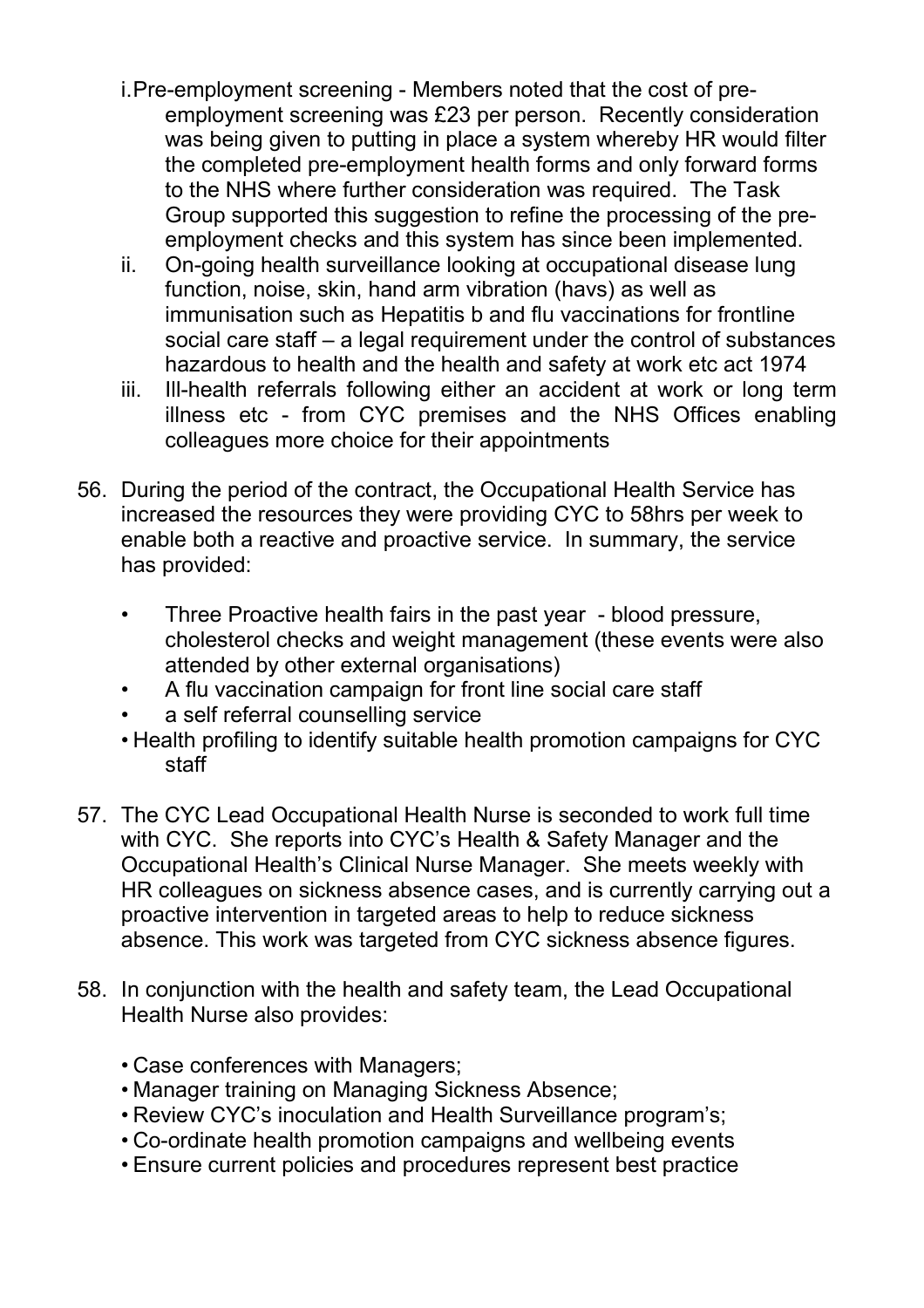- 59. The NHS invoiced for all services delivered and this was then recharged to each Directorate. The recharge levied for each directorate included a 10% uplift on the charge from the NHS, as agreed by CMT with the revenue-raised being ring fenced for proactive occupational health usage.
- 60. In 2008-2009, the Council paid on a charge per appointment basis. In 2009-2010 CYC paid an all inclusive price of £133,440, but received a service costing the NHS Trust £178,033.91. A breakdown of the cost for 2009-10 is shown below:
	- Health Surveillance £38,981.31
	- III Health Referrals/Manager referrals £53,505.60 (including £12,532) on follow up appointments)
	- Counselling- £37,280.00
	- Pre-employment health questionnaires £34,523
	- Do Not Attend and missed appointments £13,744.00
- 61. The Task Group were concerned to note the costs incurred by the council when employees did not attend NHS appointments arranged through the council's Occupational Health contract. The agreed it should be made clear within the council's Managing Absence Policy that Managers would be held accountable for the number of missed OH appointments within their teams, and that it would be reported on at the Corporate Joint Consultative Committee. Within the contract the health and safety team has negotiated with the OH provider that all employees who provide a mobile number on their referral form will receive a reminder text message; also due to current contract negotiations CYC have in the extension period secured a reduction in the amount charged for missed appointments. The Task Group agreed that their should be more encouragement of self-referral rather than formally being referred by Managers.
- 62. HR are due to take an options paper to the Corporate Management Team, that outlines the different mix of services that can be incorporated in the next occupational health contract as well as the financial implication of each model. HR have confirmed that one of the potential options in the next OH contract will include health profiling, to ensure that that the OH provider undertakes proactive health promotion work most relevant to the CYC workforce, based on the health challenges staff are likely to face. The Task Group noted that the one off purchase of an eLearning Manager training package may help reduce the overall cost of the services provided by the Health Nurse.

#### **Review Conclusions**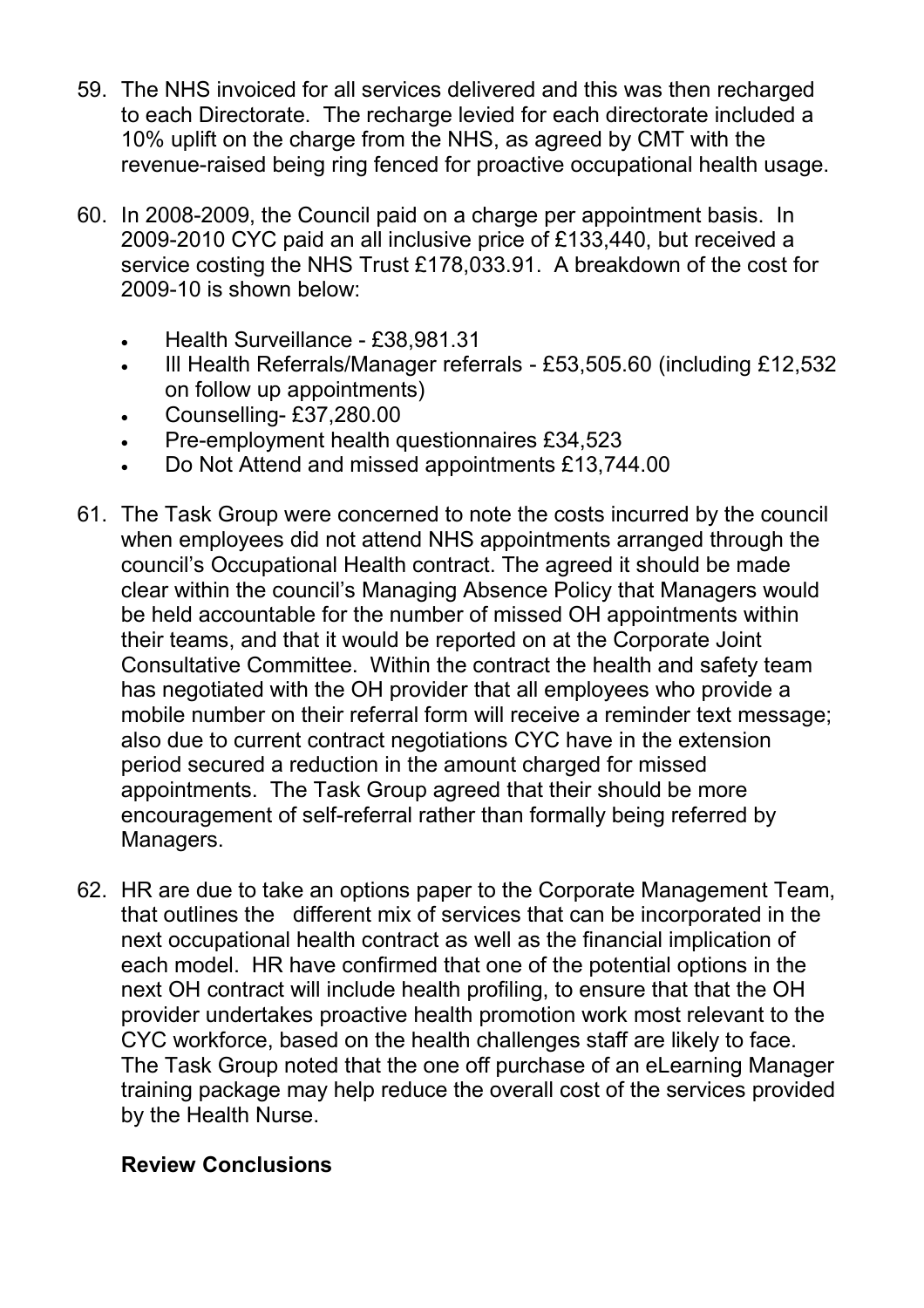- 63. In response to the objectives of this review, the Task Group concluded that:
	- a) The current policy document covering everything for all was not suitable and that a short, clear and succinct policy for employees, together with a separate guide for managers would be more appropriate
	- b) The organisation would benefit from all new starters receiving information on the council's sickness absence procedure and all managers receiving the relevant training.
	- c) Overall, the Task Group concluded that improvements in training and induction, an updating of the policy and a rise in staff morale (there needs to be mutual respect and support to enable all staff to perform to the best of their ability), would over time assist in changing the culture of the organisation. They recognised that this would be difficult and take time, and that there was no 'quick fix'. They therefore agreed it would be necessary to revisit the question of how best to create a change in culture once the revised policy and change to working practices had been embedded throughout the organisation.
	- d) The current processes lacked positive reward and recognition for good attendance.
	- e) The authority did not make adequate use of online training for staff.

### **Recommendations Arising from the Review**

- 64. Having considered the current CYC Attendance at Work Policy and all of the information gathered, the Task Group has previously agreed to recommend that:
	- i) The Council's policy be rewritten as two separate documents one to be a short, clear and succinct policy for employees, and one to be a separate guide for managers
	- ii) Both documents be written in a clear, assertive and more formal language
	- iii) Both new documents incorporate the amendments identified in Annexes A & B as appropriate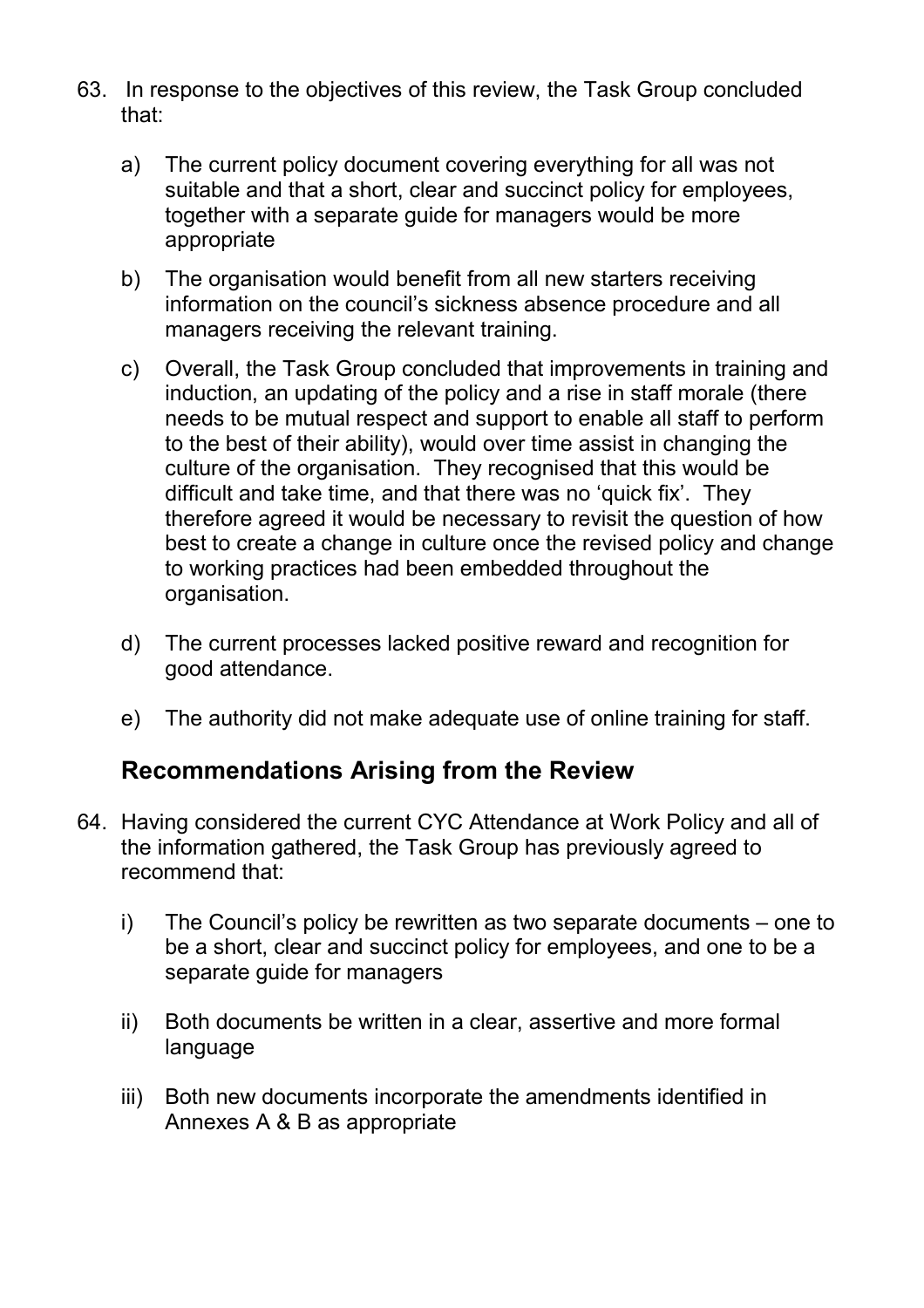- iv) Mandatory absence management training for managers should be introduced e.g. through the introduction of an eLearning package and use of Team Talk.
- v) HR should consider the one off purchase of an online training package for managers in an effort to reduce Health Nurse training costs
- vi) Mandatory induction for new staff should be introduced.
- vii) Managers should be held accountable for employees in their team failing to attend Occupational Health appointments without an appropriate reason, and the number of missed appointments should be reported to the Corporate Joint Consultative Committee.
- viii) Managers should report quarterly to DMT on absence figures.
- ix) HR should look at positive ways of promoting good attendance, for example recognition for those employees who have no or low rates of absence e.g. letter from Chief Executive, Xtra Factor Award.
- x) Two HR officers should be designated as 'GO TO' officers (see  $4<sup>th</sup>$ bullet point in paragraph 49).
- xi) CYC's Counselling Services should be re-publicised.
- xii) CSMC should re-visit the question of how best to create a change in culture once the revised policy and change to working practices had been embedded throughout the organisation.

### **Implications Associated with Recommendations**

65. **HR** – The HR implications are largely financial. The HR policy on promoting attendance at work has already been redrafted in line with the recommendations in this report; it will be consulted on with the trades unions in March at a meeting of CJCC. There are also plans in place to run a bi annual induction (led by the CE), where we can accommodate messages about the importance of attending work when you are well. There are however costs involved in running mandatory training for managers which we have no budget for, nor is there a current budget to purchase an e-learning option. The other recommendations in this report can be easily adopted and accommodated within current workload and budgets.